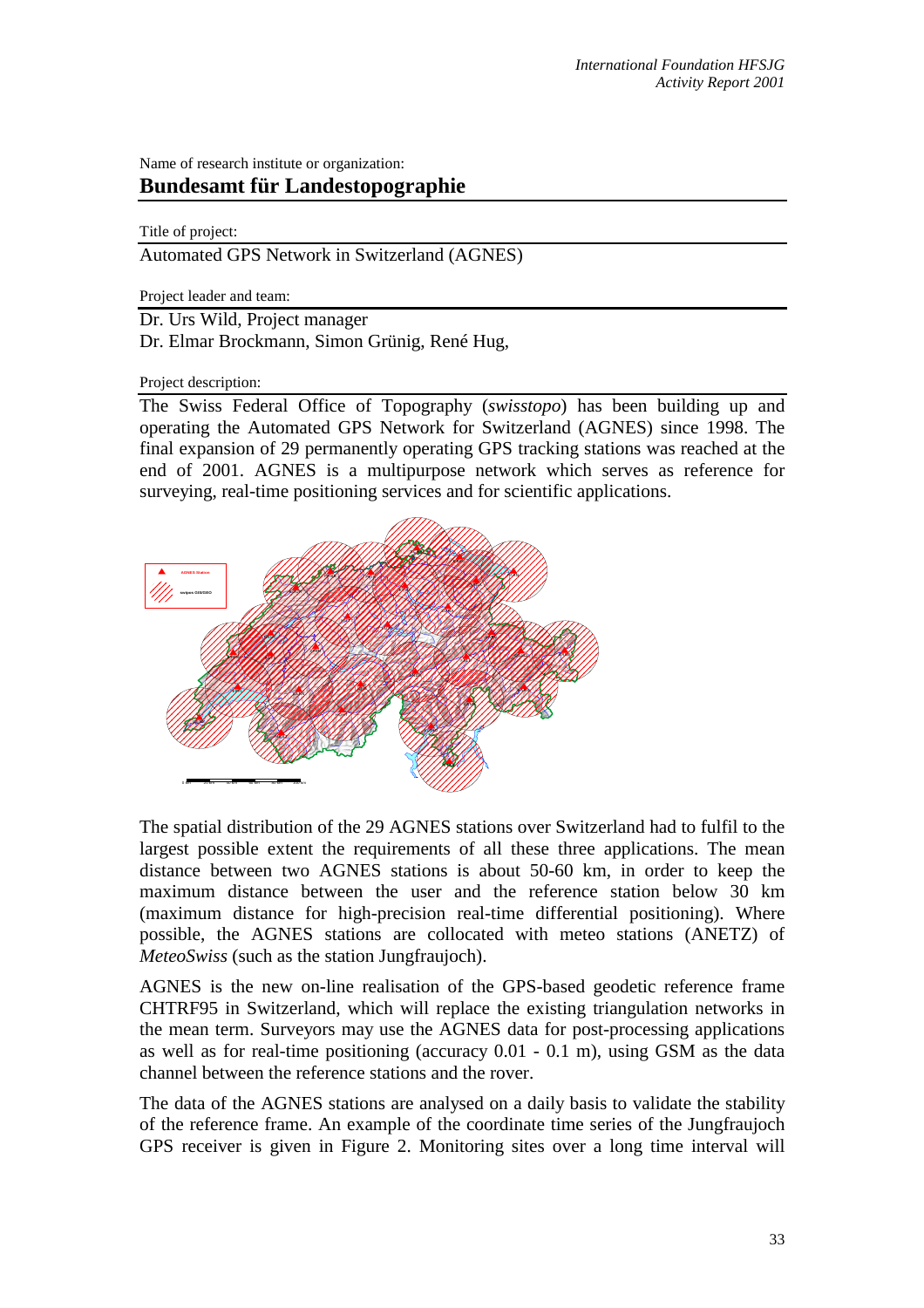allow the detection of possible tectonic movements in the Swiss Alps with an accuracy of approximately 2-3 mm/year.

Since Dec. 2001 the GPS data are additionally processed on an hourly basis. So-called zenith total delay estimates (ZTD) are derived every hour with a time delay of about 1:15 hours: With known surface pressure and temperature these values can be converted to integrated water vapour (IWV). The ZTD values are submitted to the European COST-716 project (Exploitation of Ground Based GPS for Climate and Numerical Weather Prediction). A web site ([http://www.knmi.nl/samenw/cost716\)](http://www.knmi.nl/samenw/cost716)  displays the actual situation in terms of ZTD and IVW in Europe derived from presently 4 processing centres. In collaboration with *MeteoSwiss* and the Institute of Applied Physics (Univ. Bern), an attempt was made (Dec. 2002) to use this information for numerical weather prediction. Comparisons of the GPS-derived ZTD values with values from the weather prediction model (local model LM of *MeteoSwiss*) already prooved the potential of GPS in the field of meteorology.



Fig. 2: Coordinate time series (North, East, Up) of the Jungfraujoch GPS receiver (from mid of 1998 till end of 2001). This information is updated weekly at [http://www.swisstopo.ch/de/geo/pnac\\_results.htm.](http://www.swisstopo.ch/de/geo/pnac_results.htm) 

Key words

GPS, Meteorology, Positioning, Intergrated Water Vapour, Zenith Path Delay, Geodynamics

Collaborating partners/networks:

Astronomical Institute (AIUB), University of Berne *MeteoSwiss*, Zurich Institute of Applied Physics (IAP), University of Berne